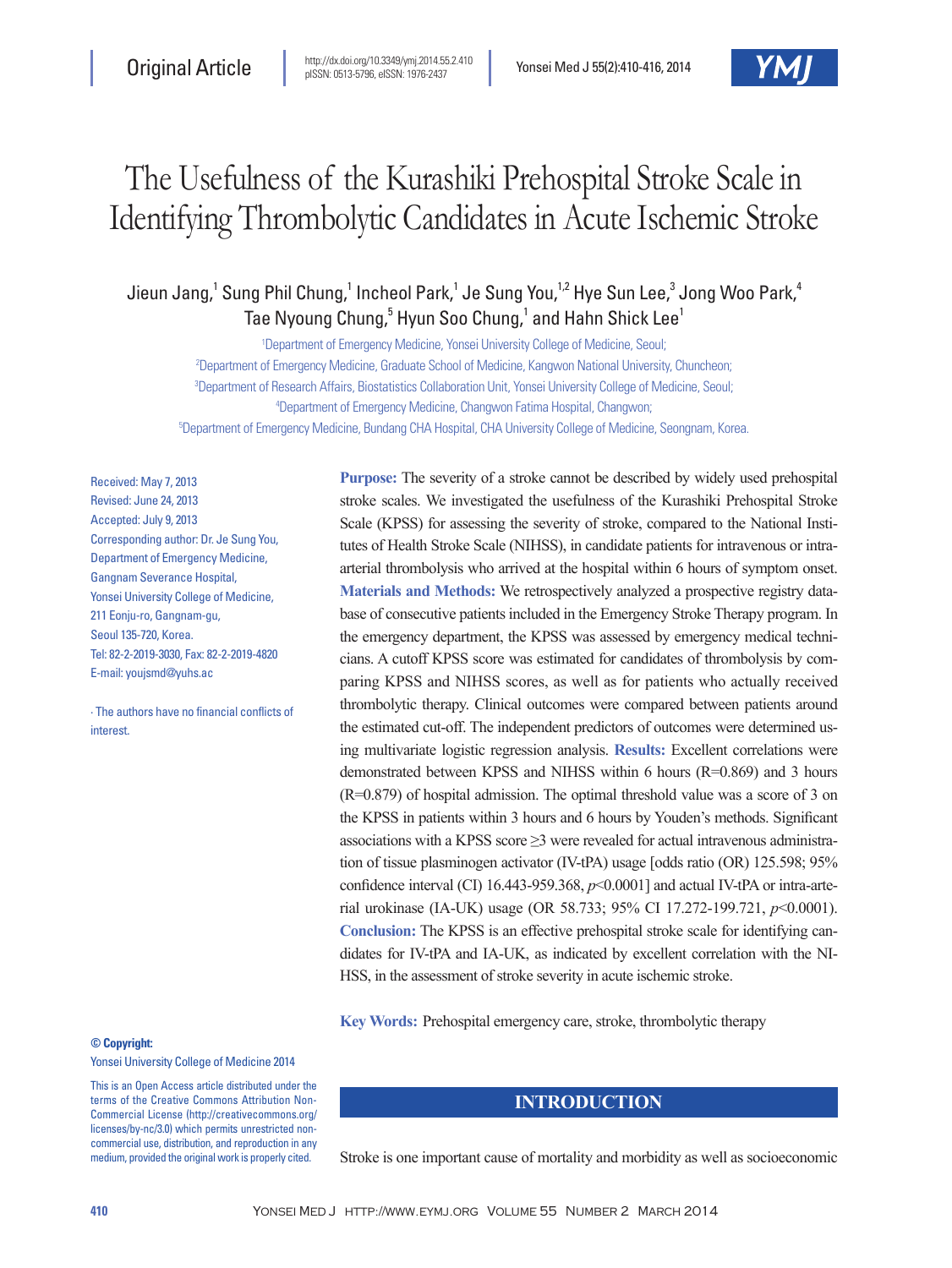burdens.<sup>1</sup> The ultimate goal of stroke care is to minimize acute brain injury and maximize patient recovery.<sup>2</sup> A common concept is that "time is brain" due to the time-sensitive nature of brain tissue injury.<sup>3</sup> A community-oriented "stroke" chain of survival," much like the adult chain of survival for sudden cardiac arrest, includes rapid recognition of stroke warning signs and activation of the emergency response system: rapid emergency medical system (EMS) dispatch, transport, and prehospital notification; triage to a stroke center; and finally, rapid diagnosis, treatment, and disposition in the hospital.<sup>2</sup>

EMS providers can identify stroke patients with prehospital stroke screen tools in 30-60 seconds using the Cincinnati Prehospital Stroke Scale (CPSS) or the Los Angeles Prehospital Stroke Screen (LAPSS).<sup>4-6</sup> However, LAPSS and CPSS have only been used to discriminate between acute stroke and urgent neurologic disorders.5,6

In stroke treatment, intravenous administration of tissue plasminogen activator (IV-tPA) can improve outcomes for a broad spectrum of patients able to be treated within 3 hours of symptom onset.<sup>4</sup> In addition to IV-tPA for brain salvage, intra-arterial thrombolysis can benefit select patients who have had a major stroke within 6 hours of symptom onset, but who are not candidates for IV-tPA.<sup>7</sup> EMS personnel should consider triage to a stroke center for greater stroke management, and a rapid triage system for assessing stroke severity should be used in the emergency department (ED) to minimize diagnostic and therapeutic delay.<sup>2</sup>

The National Institutes of Health Stroke Scale (NIHSS) provides important information about the severity of a stroke and informs early prognosis and decisions about acute treatment.<sup>4</sup> However, this stroke-scoring scale is relatively timeconsuming and unnecessarily sophisticated for field use.<sup>8</sup> Although CPSS and LAPSS can help rapidly recognize the symptoms of acute stroke, important information about the severity of stroke cannot be determined by these stroke scales.<sup>3</sup>

The Kurashiki Prehospital Stroke Scale (KPSS) was developed to assist in deciding whether to transfer a patient to an appropriate EMS stroke facility in Japan.<sup>9</sup> Kimura, et al.<sup>9</sup> revealed concordance in stroke severity between the KPSS and NIHSS in assessing acute stroke and transient ischemic attack (TIA) for patients admitted within 3 hours of symptom onset. Additionally, early administration of intra-arterial thrombolysis should be considered as a possible measure to improve clinical outcomes both in the field and the ED.4 However, intra-arterial thrombolysis requires a higher capability of stroke management compared to simple usage of IV-tPA.

Herein, we investigated the usefulness of KPSS in assessing the severity of stroke compared to the NIHSS in patients who may be candidates for thrombolysis who arrived to a hospital within 6 hours of symptom onset.

### **MATERIALS AND METHODS**

We retrospectively analyzed a prospective registry database of all consecutive patients included in the Brain Salvage through Emergency Stroke Therapy (BEST) program conducted at a 2000-bed tertiary academic hospital with an annual ED census of 65000. The institutional review board of Yonsei University Health System reviewed and approved the study. The study included patients with ischemic stroke or TIA on ED arrival within 6 hours of symptom onset between Sep 1, 2010 and Sep 30, 2011.

In our hospital, the BEST program, based on the computerized physician order entry (CPOE) system, was used to effectively guide the operation of a pre-existing stroke team since 2004. The CPOE system was used for program activation/deactivation, communication/consultation processes, entering predetermined standing order sets, providing specific protocols/guidelines, and assessment of the program efficacy.<sup>7,10</sup>

Upon arrival of a patient to the ED, physicians, nurses, or emergency medical technicians in the triage area identified candidates for the BEST program as soon as possible according to predetermined guidelines. The guidelines included the five stroke warning signs (sudden numbness or weakness of the face, arms, or legs; sudden confusion, trouble speaking or understanding speech; sudden trouble seeing in one or both eyes; sudden severe headache with no known cause; sudden trouble walking, dizziness, loss of balance, or loss of coordination) prepared by the American Heart Association (AHA) stroke council for the general population.4,7,10 When a patient had at least one warning sign and arrived within 12 hours after symptom onset, an ED physician in the triage area activated the BEST program by selecting the activation icon at the order entry window. Once the program was activated, the patient's name in the patient list was highlighted orange; in this way, every team member could easily and immediately recognize BEST patients.<sup>7,10</sup> At the same time, an ED physician immediately consulted with an on-call neurologist and senior ED physicians. To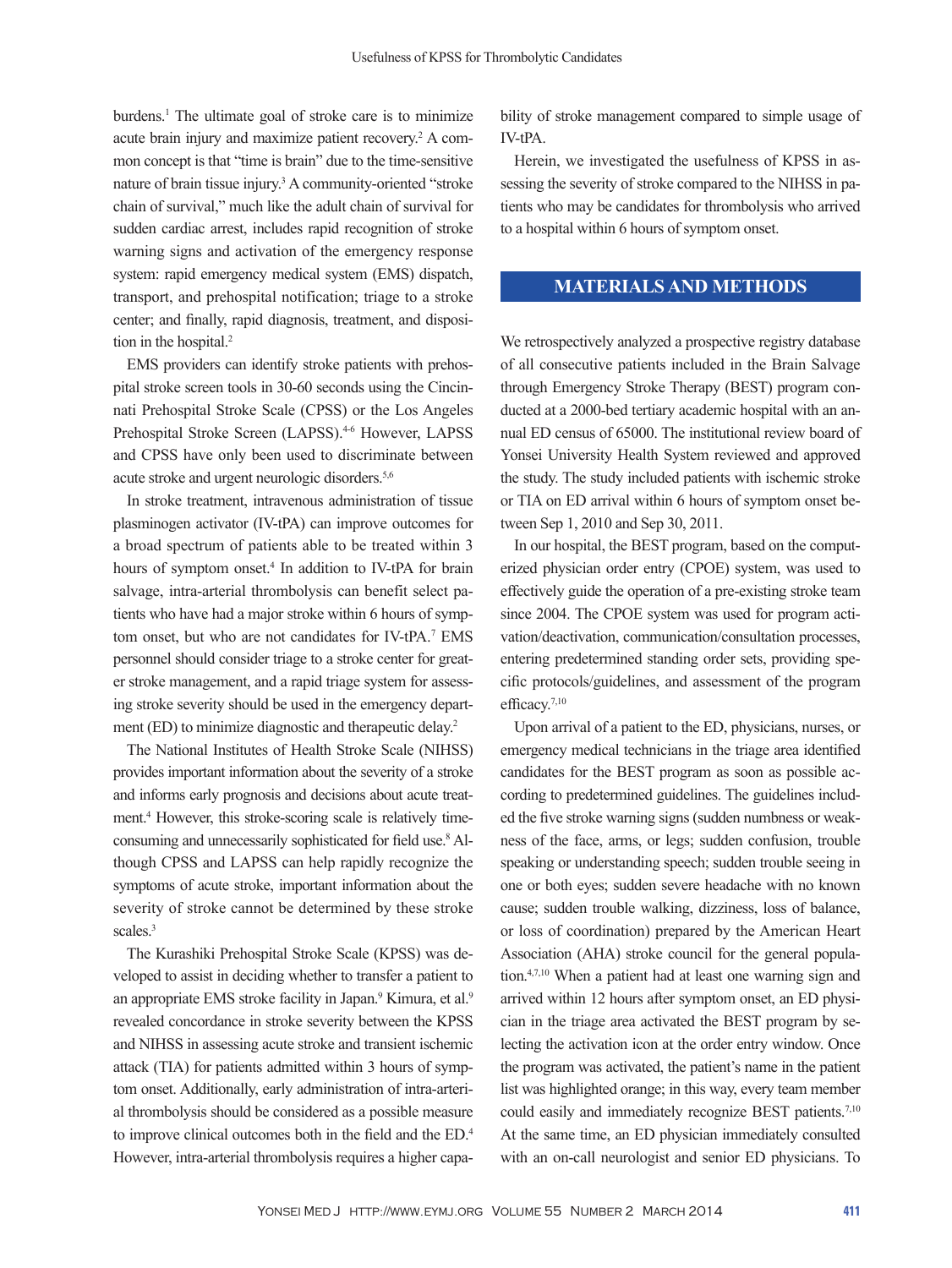effectively inform computed tomography (CT) and blood test technicians, medical orders for a CT scan and blood testing automatically activated an alarm, a beeping sound, and a pop-up window on the technician's monitor.<sup>7,10</sup> Thus, at the same time medical orders were submitted, technicians were alerted and could prepare for the arrival of the patient or blood samples, enabling immediate and rapid examinations. The BEST program was deactivated either after IV-tPA administration to the patient or once it was determined that thrombolytic treatment would not be indicated.7,10

When a patient suspected of suffering a stroke arrived in the ED, the BEST program was activated according to a predetermined protocol. Once admitted to the ED, the KPSS was assessed by one of six emergency medical technicians (EMTs) included in the study, while the NIHSS score was determined by a neurologist in the ED. Patients were excluded from the study if symptom onset occurred more than 6 hours before admission, if a hemorrhagic stroke or a brain tumor was revealed in non-contrast CT, or if another medical disease such as encephalitis, seizure, hypoglycemia, or syncope was diagnosed after admission. To achieve a precise diagnosis, we performed diffusion-weighted magnetic resonance imaging and angiography or brain CT angiography after non-contrast CT. According to previously published criteria, IV-tPA was administered to patients diagnosed with acute stroke of less than 3 hours duration, and intra-arterial thrombolysis was performed in selected patients with a major stroke of less than 6 hours duration occurring by middle cerebral artery, vertebral, or basilar artery occlusion and who were not otherwise candidates for IVtPA or for whom there was no improvement after administration of IV-tPA.2,4

#### **Statistics**

Demographic and clinical data are presented as medians (q1, q3) or a proportion, as appropriate. Correlation between KPSS and NIHSS scores was analyzed using Spearman's rank correlation. Patients with a NIHSS score of 5-22 were considered candidates for IV-tPA if symptom onset was less than 3 hours before admission. A NIHSS score >5 qualified patients for intra-arterial urokinase (IA-UK) treatment if symptom onset had occurred less than 6 hours previous.

A cut-off KPSS was estimated using Youden's method among candidates for IV-tPA and IA-UK by comparing KPSS and NIHSS. Youden's method was used to find an optimal cutoff point in an receiver operating characteristic (ROC) curve to maximize sensitivity and specificity.

We compared baseline characteristics by Mann-Whitney test and chi-square test. The independent predictors of outcomes were determined using multivariate logistic regression analysis. For this analysis, variables of  $p<0.05$  on the univariate analysis were entered. All values of  $p<0.05$  were considered significant. Statistical analysis was conducted using SAS version 9.2 (SAS Institute Inc., Cary, NC, USA).

# **RESULTS**

A total of 737 consecutive patients were admitted to our ED and included in the BEST program. A total of 191 patients with symptom onset of greater than 6 hours previous were excluded. A total of 254 patients diagnosed with either hemorrhagic stroke (n=93), brain tumors (n=3) or with another medical disease (n=155) were also excluded.

A total of 295 (40.0%) consecutive patients diagnosed with ischemic stroke or TIA and who presented within 6 hours after symptom onset were included in this study. Of these, 11 were excluded due to incomplete data such as incomplete stroke scoring, lack of evaluation for stroke due to combined life-threatening diseases, or transfer from another hospital after magnetic resonance or IV-tPA. One hundred eighty-four of the remaining 284 patients (64.8%) were admitted within 3 hours. In this study, IV-tPA was administered to 41 patients (22.3%), IA-UK was administered to five patients (2.7%), and sequential combination t-PA and IA-UK was administered to 11 patients (6.0%) (Fig. 1).

 Fig. 2 shows a scatter diagram of KPSS scores determined by EMT and NIHSS scores by neurologists for patients with onset within 6 hours (Fig. 2A) and 3 hours (Fig. 2B) before admission. Excellent correlation was demonstrated between KPSS and NIHSS scores within 6 hours [R=0.869; 95% confidence interval (CI, 0.837-0.895), *p*<0.0001] and 3 hours [R=0.879; 95% CI (0.840-0.907), *p*<0.0001] before admis $sion$  (Fig. 2).

Table 1, an ROC curve, which measured the effectiveness of KPSS as a diagnostic scoring tool for stroke severity by comparing KPSS and NIHSS, indicated an optimal threshold value at the cut-off score of 3 on the KPSS in patients within 3 hours and 6 hours. For actual usage of IVtPA and IA-UK, the cut-off value of 3 provided 98.1% sensitivity and 70.7% specificity for administration of IV-tPA within 3 hours and 95.5% sensitivity and 74.3% specificity for administration of IV-tPA or IA-UK within 6 hours. There were significant differences in KPSS cutoffs <3 and ≥3 for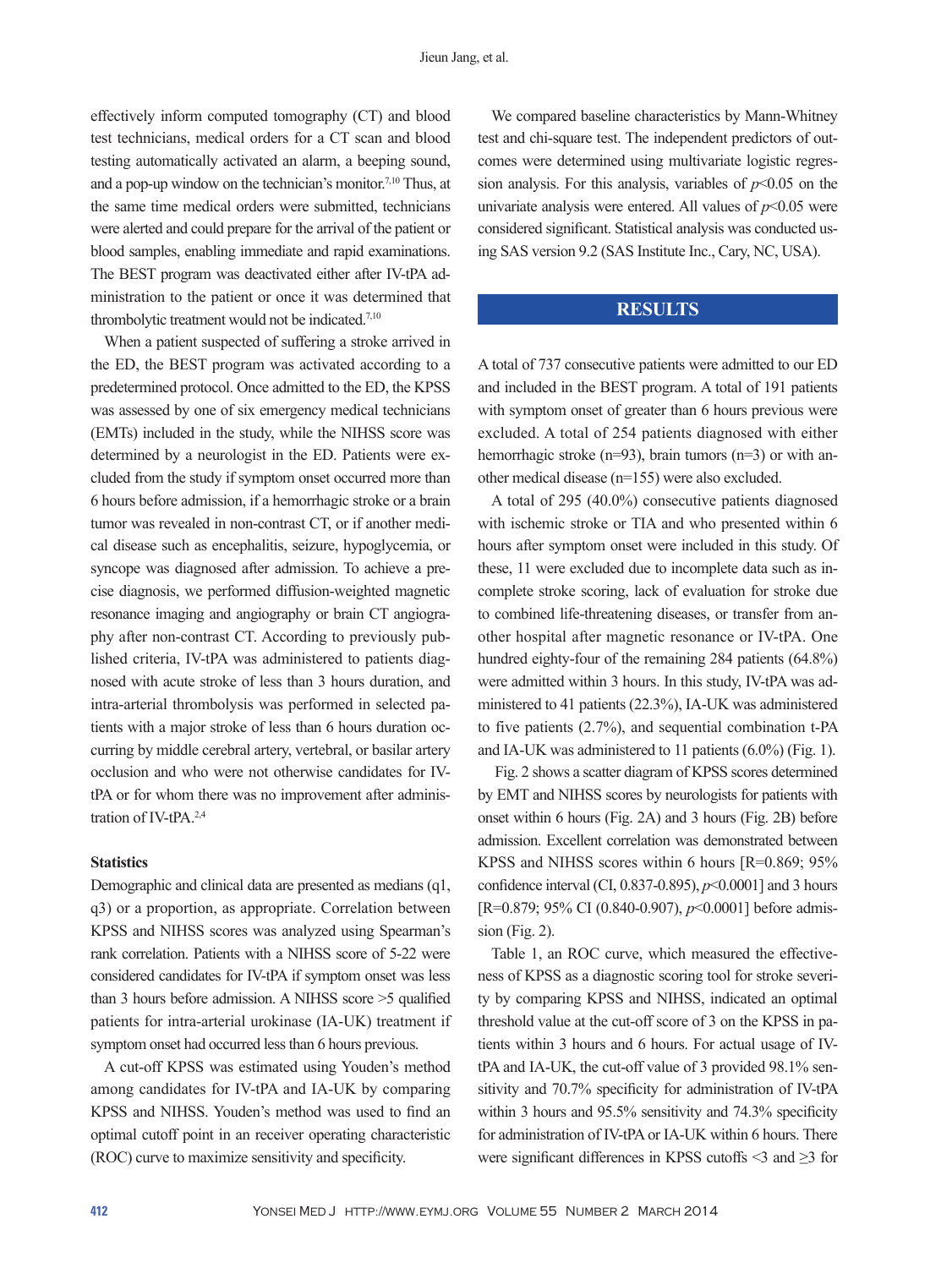

**Fig. 1.** Enrollment and clinical outcomes. BEST, Brain Salvage through Emergency Stroke Therapy; IV-tPA, intravenous administration of tissue plasminogen activator; IA-UK, intra-arterial urokinase; MR, magnetic resonance; AMI, acute myocardial infarction.



**Fig. 2.** An excellent correlation was demonstrated between KPSS and NIHSS within 6 hours (A) [R=0.869; 95% CI (0.837-0.895), *p*<0.0001] and 3 hours (B) [R=0.879; 95% CI (0.840-0.907), p<0.0001] before admission. KPSS, Kurashiki Prehospital Stroke Scale; NIHSS, National Institutes of Health Stroke Scale.

actual usage of IV-tPA (*p*<0.0001) or IA-UK (*p*<0.0001) (Table 2). Significant associations for KPSS scores  $\geq$ 3 were revealed in actual IV-tPA usage [odds ratio (OR) 125.598; 95% CI 16.443-959.368, *p*<0.0001] and actual IV-tPA or IA-UK usage (OR 58.733; 95% CI 17.272-199.721, *p*<0.0001) (Table 3).

### **DISCUSSION**

The KPSS was developed in 2008 to assess the severity of a stroke. This scoring system was constructed using four metrics including level of consciousness, disturbance of consciousness, motor weakness, and language, with total scores ranging from 0 to 13. The maximum of 13 points represented the most severe symptoms (Fig. 3). Kimura, et al.<sup>9</sup> revealed that the KPSS can be used to identify stroke patients and to evaluate stroke severity. Additionally, Iguchi, et al.<sup>3</sup> also demonstrated that KPSS is in reliable concordance with NIHSS for patients within 3 hours of stroke onset, but that patients with a KPSS  $\geq$ 4 had a relatively greater chance of receiving IV-tPA. IV-tPA is currently the only FDA-approved medical therapy for patients with acute ischemic stroke.<sup>4</sup> Nevertheless, several recent studies have demonstrated that intra-arterial thrombolysis may be beneficial in the treatment of carefully selected patients with middle cerebral, vertebral, or basilar artery occlusion or occlusion of the anterior circulation.4,11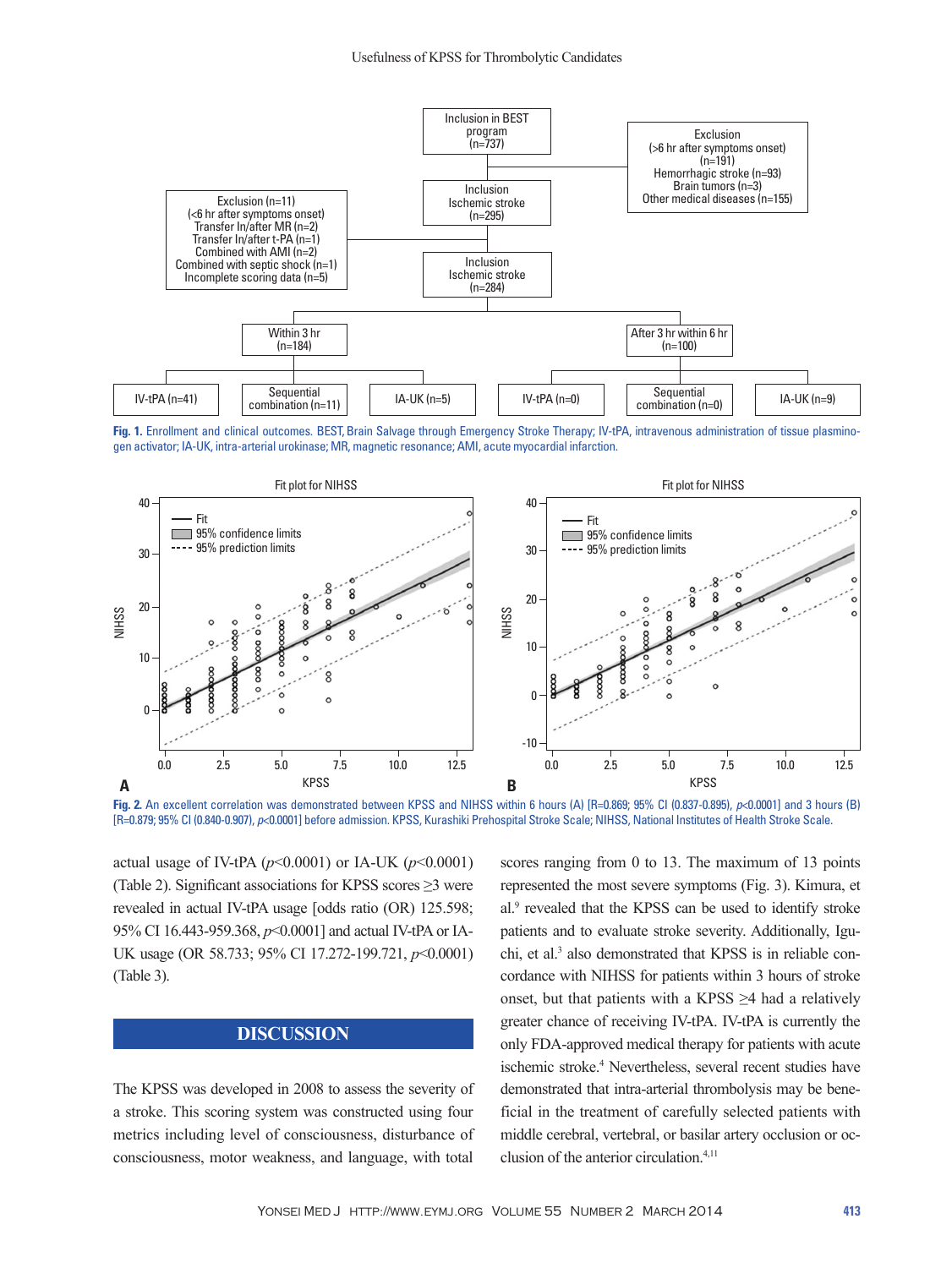| Table 1. A Cut-Off KPSS Value Was Estimated Using Youden's Method for IV-tPA and IA-UK Candidates by Comparing be-     |  |
|------------------------------------------------------------------------------------------------------------------------|--|
| tween KPSS and NIHSS and by Estimating Cut-Off Values for Patients Who Actually Received IV-tPA and IA-UK in the Emer- |  |
| gency Department                                                                                                       |  |

|                                                               | Cut-off value | Sensitivity         | Specificity        | <b>AUC</b>           | Youden's |
|---------------------------------------------------------------|---------------|---------------------|--------------------|----------------------|----------|
| Actual IV-tPA usage by KPSS<br>within 3 hrs                   | 3             | 98.1% [94.3, 100.0] | 70.7% [64.8, 76.5] | 0.844 [0.809, 0.879] | 0.688    |
| Actual IV-tPA or IA-UK usage<br>by KPSS within 6 hrs          | 3             | 95.5% [90.4, 100.0] | 74.3% [68.5, 80.1] | 0.849 [0.810-0.887]  | 0.698    |
| Comparison between KPSS and<br>NIHSS $(5-22)$ within 3 hrs    | 3             | 89.4% [83.5, 95.3]  | 85.6% [80.4, 90.7] | 0.875 [0.836, 0.914] | 0.750    |
| Comparison between KPSS and<br>NIHSS (5-maximum) within 6 hrs | 3             | 90.1% [84.5, 95.6]  | 89.0% [84.4, 93.7] | 0.896 [0.859, 0.932] | 0.791    |

KPSS, Kurashiki Prehospital Stroke Scale; NIHSS, National Institutes of Health Stroke Scale; IV-tPA, intravenous administration of tissue plasminogen activator; IA-UK, intra-arterial urokinase; AUC, area under curve.

Youden's index: (sensitivity+specificity-1).

#### **Table 2.** Clinical Outcomes of Patients with Ischemic Stroke Using a KPSS Cut-Off of 3

|                                 | KPSS <3 (n=165)     | KPSS $\geq$ 3 (n=119) | $p$ value |
|---------------------------------|---------------------|-----------------------|-----------|
| Demographics                    |                     |                       |           |
| Age                             | 66.0 [55.0, 73.0]   | 72.0 [63.0, 77.0]     | < 0.0001  |
| Male $(\%)$                     | 103(62.4)           | 64(53.8)              | 0.1443    |
| Onset to door time (min)        | 126.0 [64.0, 226.0] | 76.0 [41.0, 183.0]    | 0.0004    |
| Coronary artery disease (%)     | 26(15.8)            | 20(16.8)              | 0.8128    |
| Hypertension $(\%)$             | 111(67.3)           | 82 (68.9)             | 0.7708    |
| Diabetic mellitus $(\%)$        | 38(23.0)            | 33(27.7)              | 0.3667    |
| Hypercholesterolemia (%)        | 23(13.9)            | 10(8.4)               | 0.1509    |
| Smoking $(\% )$                 | 73 (44.2)           | 43(36.1)              | 0.1702    |
| Atrial fibrillation $(\%)$      | 23(13.9)            | 37(31.1)              | 0.0005    |
| Old cerebrovascular disease (%) | 50(30.3)            | 35(29.4)              | 0.8717    |
| Clinical Outcome (%)            |                     |                       |           |
| Stroke type                     |                     |                       | < 0.0001  |
| Ischemic stroke                 | 101(61.2)           | 112(94.1)             |           |
| Transient ischemic attack       | 64 (38.8)           | 7(5.9)                |           |
| Actual usage $(\% )$            |                     |                       |           |
| IV-tPA                          | 1(0.6)              | 51(42.9)              | < 0.0001  |
| IA-UK                           | 2(1.2)              | 23(19.3)              | < 0.0001  |
| <b>IV-tPA or IA-UK</b>          | 3(1.8)              | 63(52.9)              | < 0.0001  |
| Median NIHSS (%)                | $1.0$ [0.0, 2.0]    | $13.0$ [7.0, 18.0]    | < 0.0001  |
| <b>NIHSS (5-22)</b>             | 11(6.7)             | 93 (78.2)             | < 0.0001  |
| NIHSS (5-maximum)               | 11(6.7)             | 100(84.0)             | < 0.0001  |

NIHSS, National Institutes of Health Stroke Scale; KPSS, Kurashiki Prehospital Stroke Scale; IV-tPA, intravenous administration of tissue plasminogen activator; IA-UK, intra-arterial urokinase.

[]: interquartile range.

#### **Table 3.** The Independent Predictors of Outcome Were Determined Using Multivariate Logistic Regression Analysis

|                          | Actual IV-tPA usage      |                          | Actual IV-tPA or IA-UK usage |                          |  |
|--------------------------|--------------------------|--------------------------|------------------------------|--------------------------|--|
|                          | OR (95% CI)              | $p$ value                | OR (95% CI)                  | $p$ value                |  |
| Age                      | $\overline{\phantom{0}}$ | $\overline{\phantom{0}}$ |                              | $\overline{\phantom{0}}$ |  |
| Onset to Door time (min) | $0.980$ [0.972-0.988]    | < 0.0001                 | $0.990$ [0.985-0.994]        | < 0.0001                 |  |
| Hypercholesterolemia     | $0.120$ [0.012-1.156]    | 0.0665                   | $0.189$ [0.036-0.982]        | 0.0476                   |  |
| Atrial fibrillation      |                          | $\qquad \qquad$          |                              | $\overline{\phantom{0}}$ |  |
| KPSS > 3                 | 125.598 [16.443-959.368] | < 0.0001                 | 58.733 [17.272-199.721]      | < 0.0001                 |  |

KPSS, Kurashiki Prehospital Stroke Scale; IV-tPA, intravenous administration of tissue plasminogen activator; IA-UK, intra-arterial urokinase; OR, odds ratio; CI, confidence interval.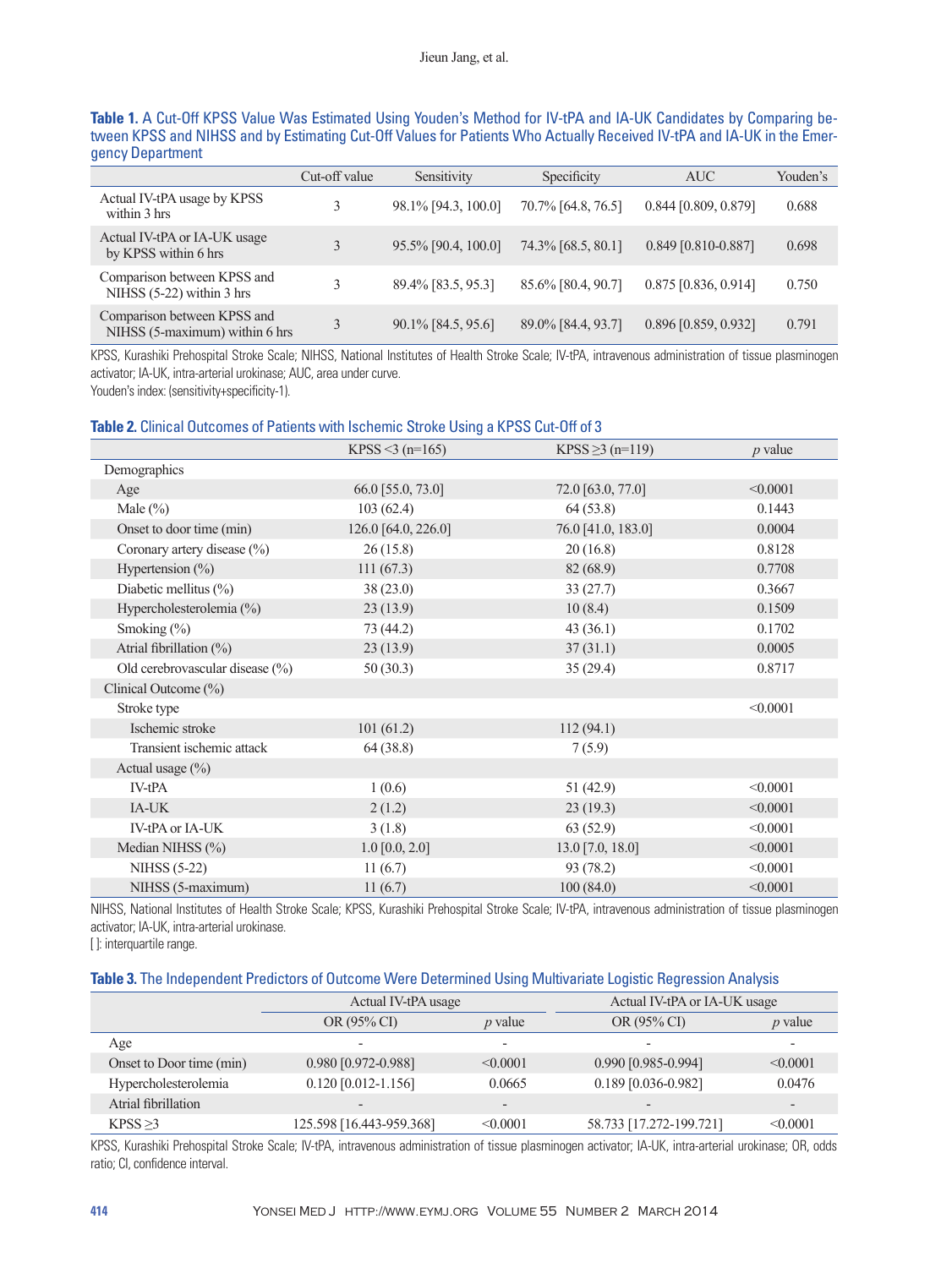|                                       | Scoring (total disorder: 13 points)                                                       |                  |                  |
|---------------------------------------|-------------------------------------------------------------------------------------------|------------------|------------------|
|                                       | Level of consciousness                                                                    |                  |                  |
| Consciousness level                   | Alert                                                                                     | Normal: 0 points |                  |
|                                       | Arousal by stimulation                                                                    | 1 point          |                  |
|                                       | No response                                                                               | 2 points         |                  |
|                                       | Ask for patient's name                                                                    |                  |                  |
| Consciousness<br>disturbance          | Correct                                                                                   | Normal: 0 points |                  |
|                                       | Incorrect                                                                                 | 1 point          |                  |
|                                       | Ask the patient to close eyes, raise arms to the front with palms down<br>(with gestures) | Right hand       | Left hand        |
|                                       | Being able to keep arms raised in parallel                                                | Normal: 0 points | Normal: 0 points |
|                                       | Being able to raise arms but not to keep them in position so that they go downward        | 1 point          | 1 point          |
| Motor weakness<br>(kinetic paralysis) | Unable to raise arms                                                                      | 2 points         | 2 points         |
|                                       | Instruct the patient to close eyes, raise legs from the bed to the front with gestures    | Right leg        | Left leg         |
|                                       | Being able to keep legs raised in parallel                                                | Normal: 0 points | Normal: 0 points |
|                                       | Being able to raise legs but not to keep them in position so that they go downward        | 1 point          | 1 point          |
|                                       | Unable to raise legs                                                                      | 2 points         | 2 points         |
| Language                              | Ask the patient to say 'It's fine today' repeatedly                                       |                  |                  |
|                                       | Being able to clearly say it repeatedly                                                   | Normal: 0 points |                  |
|                                       | Either unclear (slurred) or abnormal                                                      | 1 point          |                  |
|                                       | Keeping silent, unable to understand linguistically                                       | 2 points         |                  |
| Total                                 |                                                                                           | points           |                  |

Fig. 3. Kurashiki Prehospital Stroke Scale. Adapted from Iguchi, et al. Cerebrovase Dis 2011;31:51-6 with permission from S. Karger AG. Basel.<sup>3</sup>

Although IV-tPA was administered to acute stroke patients within 3 hours of onset, the patients whose condition had not improved at the end of IV-tPA infusion were subsequently treated with selective IA-UK. The strategy of using conventional-dose IV-tPA followed by IA-UK in patients without an early clinical response to IV treatment was shown to be both safe and feasible. This strategy achieved high rates of complete arterial recanalization and good functional outcomes.12,13 Considering the benefits of treating acute ischemic stroke, EMS personnel should consider triaging to a stroke center, which is best able to manage the patient, by assessing stroke severity within an appropriate period of time.<sup>2</sup> The widely used CPSS and LAPSS can be used to rapidly recognize acute stroke, but these prehospital stroke scales cannot determine the severity of a stroke.<sup>3</sup>

It is difficult to apply the NIHSS to stroke patients on the scene.<sup>8</sup> However, our results showed that the KPSS strongly correlates with the NIHSS in patients both within 3 hours and 6 hours of stroke onset. Unlike previous studies with a cutoff KPSS of 4, a patient with a KPSS score  $\geq$ 3 can be considered for administration of both IV-tPA and IA-UK when symptom onset was within 3 and 6 hours. A cut-off KPSS value of 3 was also estimated for patients actually receiving IV-tPA and IA-UK. A prehospital stroke scale for assessing severity should be pursued as a screening tool for

patients requiring crucial treatments. Compared to previous studies showing a 69% sensitivity and 63% specificity at a cut-off of 4 for the administration of IV-tPA, these results demonstrate that a cut-off of 3 could improve both sensitivity and specificity and can be applied to stroke patients within the 6 hour symptom onset window. On scene, the KPSS can be used to identify candidates for IV-tPA and IA-UK, evidenced by its excellent correlation with the NIHSS in the assessment of stroke severity. Additionally, KPSS can be used to more rapidly initiate stroke management by faster triage of patients in the hospital.

#### **Limitations**

There are several limitations to our study. First, although the KPSS is a useful prehospital stroke scale, our KPSS assessments were not determined by EMTs on scene, but were instead conveniently determined by EMTs in the ED. Second, the BEST program was only activated if at least one of five stroke warning signs described by the AHA was identified within 12 hours after symptom onset. After initial screening by BEST activation, the patient's KPSS score could be assessed by an EMT. There might be selection bias. Third, although an educational program for the prehospital stroke scale, including KPSS, was provided to participants, inter-observer reliability could not be established